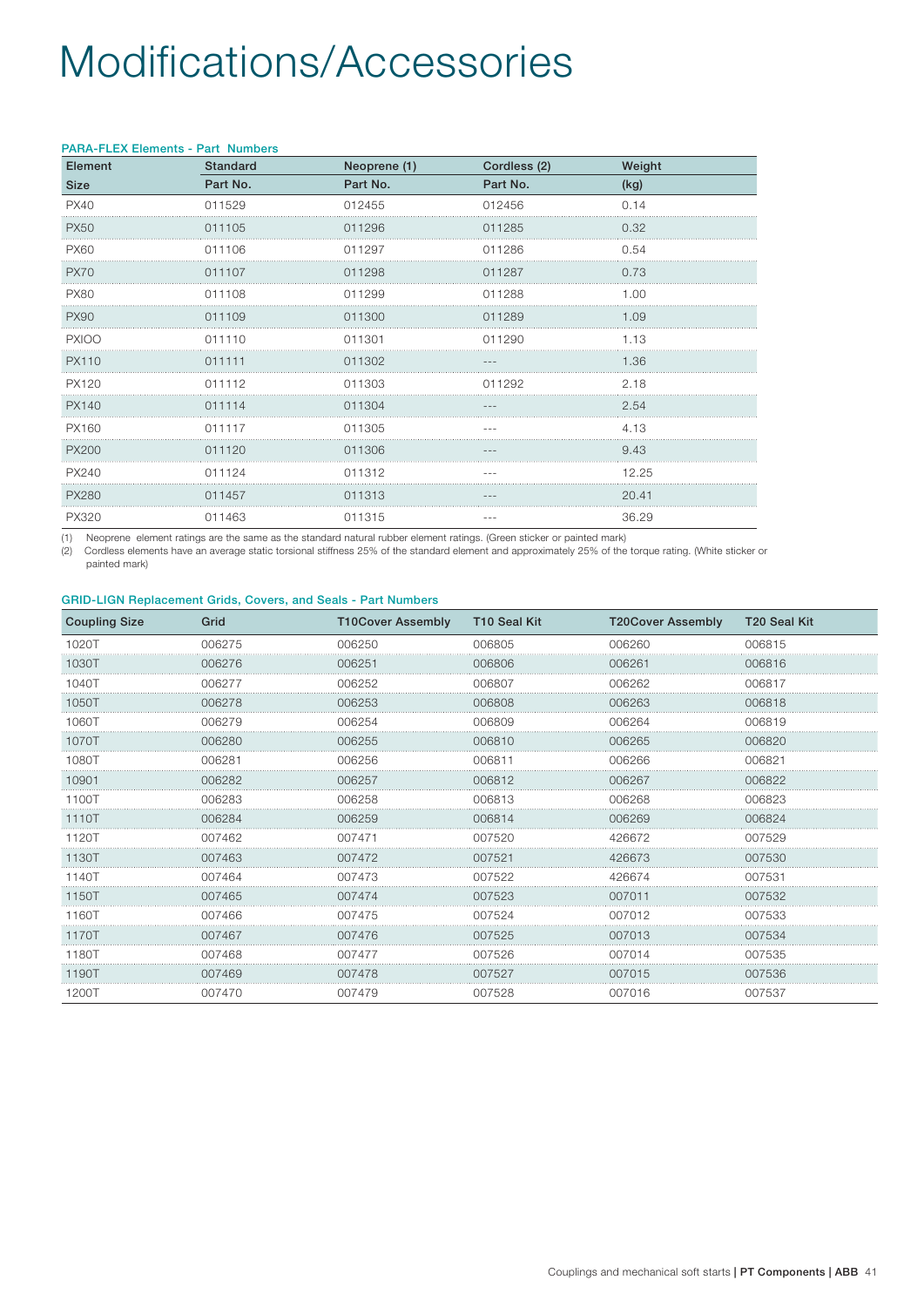# Engineering Section

### Standard metric bore and keyway tolerances for Dodge Couplings

| Nominal<br>Shaft                                                      | <b>Shaft Diameter</b>                                                                                                                                                               | <b>Clearance Fit</b>                                                                                                                                                                                                                                   |                                                                                                                                                                                                                               | <b>Transitional Fit</b>                                                                                                                                                                                                 |                                                                                                                                                                                                           | Interference Fit                                                                                                                                                                                                                                                               |                                                                                                                                                                                                                     | <u>Keyway</u><br>Width, D10<br>Nominal                                      |                                                                                                     | <b>Scribe Height</b>                                                                |                                                                                   |                                                                      |                                                                            |
|-----------------------------------------------------------------------|-------------------------------------------------------------------------------------------------------------------------------------------------------------------------------------|--------------------------------------------------------------------------------------------------------------------------------------------------------------------------------------------------------------------------------------------------------|-------------------------------------------------------------------------------------------------------------------------------------------------------------------------------------------------------------------------------|-------------------------------------------------------------------------------------------------------------------------------------------------------------------------------------------------------------------------|-----------------------------------------------------------------------------------------------------------------------------------------------------------------------------------------------------------|--------------------------------------------------------------------------------------------------------------------------------------------------------------------------------------------------------------------------------------------------------------------------------|---------------------------------------------------------------------------------------------------------------------------------------------------------------------------------------------------------------------|-----------------------------------------------------------------------------|-----------------------------------------------------------------------------------------------------|-------------------------------------------------------------------------------------|-----------------------------------------------------------------------------------|----------------------------------------------------------------------|----------------------------------------------------------------------------|
| (mm)                                                                  | Diameter Max/Min<br><u>i6</u>                                                                                                                                                       | Hub Bore<br>F7                                                                                                                                                                                                                                         | Fit                                                                                                                                                                                                                           | Hub Bore<br><b>H7</b>                                                                                                                                                                                                   | Fit                                                                                                                                                                                                       | Hub Bore<br>M <sub>6</sub>                                                                                                                                                                                                                                                     | Fit                                                                                                                                                                                                                 | Width X Height                                                              |                                                                                                     | Min                                                                                 | <b>Max</b>                                                                        | Min                                                                  | Max                                                                        |
| 12<br>14<br>16<br>18<br>18                                            | $+0.008/ -0.003$<br>12.008 / 11.997<br>14.008 / 13.997<br>16.008 / 15.997<br>18.008 / 17.997<br><u>j6</u>                                                                           | $+0.016/ + 0.034$<br>12.016 / 12.034<br>14.016 / 14.034<br>16.016 / 16.034<br>18.016 / 18.034<br>F7                                                                                                                                                    | $+0.008 / +0.037$<br>0.008 / 0.037<br>1.008 / 1.037<br>2.008 / 2.037<br>3.008 / 3.037                                                                                                                                         | $0.000 / +0.018$<br>12.000 / 12.018<br>14.000 / 14.018<br>16.000 / 16.018<br>18.000 / 18.018<br>H7                                                                                                                      | $-0.008 / +0.021$<br>$-0.008 / 0.021$<br>$-0.008$ / $0.021$<br><u>-0.008 / 0.021</u><br>$-0.008/0.021$                                                                                                    | $-0.015/ -0.004$<br>11.985 / 11.996<br>13.985 / 13.996<br>15.985 / 15.996<br>17.985 / 17.996<br>M <sub>6</sub>                                                                                                                                                                 | $-0.023 / -0.001$<br>$-0.023/ -0.001$<br>$-0.023/ -0.001$<br><u>0.023 / -0.001 .</u><br>$-0.023/ -0.001$                                                                                                            |                                                                             | 1.8<br>2.3<br>$\frac{2.3}{2.8}$                                                                     | 4.03<br>5.03<br>$\frac{5.03}{6.03}$                                                 | 4.078<br>5.078<br>$\frac{5.078}{6.078}$                                           | 13.8<br>16.3<br>$\frac{18.3}{20.8}$                                  | 13.9<br>16.4<br>$\frac{18.4}{20.9}$                                        |
| 19<br>$rac{28}{30}$                                                   | $+0.009/ -0.004$<br>19.009 / 18.996<br>20.009 / 19.996<br>22.009 / 21.996<br>24.009 / 23.996<br>25.009 / 24.996<br>28.009 / 27.996<br>30.009 / 29.996<br>k6                         | $+0.020/+0.04$<br>19.020 / 19.041<br>20.020 / 20.041<br>22.020 / 22.041<br>24.020 / 24.041<br>25.020 / 25.041<br>28.020 / 28.041<br>30.020 / 30.041<br>F7                                                                                              | $+0.011/+0.045$<br>0.011 / 0.045<br>0.011 / 0.045<br>$\frac{0.01170.045}{0.01170.045}$<br>0.011 / 0.045<br>0.011 / 0.045<br>0.011 / 0.045                                                                                     | $0.000 / +0.021$<br>19.000 / 19.02<br>20.000 / 20.02<br>22.000 / 22.02<br>24.000 / 24.021<br>25.000 / 25.021<br>28.000 / 28.021<br>30.000 / 30.021<br>H7                                                                | $-0.009/+0.025$<br>-0.009 / 0.025<br>$-0.009 / 0.025$<br>$-0.009 / 0.025$<br>$-0.009/0.025$<br>$-0.009/0.025$<br>$-0.009 / 0.025$<br>$-0.009 / 0.025$                                                     | $-0.017/ -0.004$<br>18.983 / 18.996<br>19.983 / 19.996<br>21.983 / 21.996<br>23.983 / 23.996<br>24.983 / 24.996<br>27.983 / 27.996<br>29.983 / 29.996<br>K <sub>6</sub>                                                                                                        | $-0.026/0.000$<br>-0.026 / 0.000<br>-0.026 / 0.000<br>$-0.026 / 0.000$<br>$-0.026/0.000$<br>$-0.026 / 0.000$<br>$-0.026 / 0.000$<br>$-0.026 / 0.000$                                                                |                                                                             | 2.8<br>X 28<br>X 28<br>X 33<br>X 33<br>X 33<br>$\frac{3.3}{3.3}$                                    | 6.03<br>6.03<br>6.03<br>8.04<br>8.04<br>8.04<br>8.04                                | 6.078<br>6.078<br>6.078<br>8.098<br>8.098<br>8.098<br>8.098                       | 21.8<br>22.8<br>$\frac{24.8}{27.3}$<br>28.3<br>$\frac{31.3}{33.3}$   | 21.9<br>$\frac{22.9}{24.9}$<br>$\frac{24.9}{27.5}$<br>$\frac{31.5}{33.5}$  |
| 30<br>32<br>35<br>38<br>40<br>42<br>45<br>48<br>$\overline{50}$<br>50 | $+0.018/+0.002$<br>32.018 / 32.002<br>35.018 / 35.002<br>38.018 / 38.002<br>40.018 / 40.002<br>42.018 / 42.002<br>45.018 / 45.002<br>48.018 / 48.002<br>50.018 / 50.002<br>m6       | $+0.025/+0.050$<br>$\frac{1}{32.025}$ $\frac{1}{35.025}$ $\frac{1}{35.025}$ $\frac{1}{38.050}$ $\frac{1}{38.050}$ $\frac{1}{38.050}$ $\frac{1}{40.025}$ $\frac{1}{40.050}$<br>42.025 / 42.050<br>45.025 / 45.050<br>48.025 / 48.050<br>50.025 / 50.050 | $+0.007/+0.048$<br>0.007 / 0.048<br>$\begin{array}{l} 0.007 \, \text{/} \, 0.048 \\ 0.007 \, \text{/} \, 0.048 \\ 0.007 \, \text{/} \, 0.048 \end{array}$<br>0.007 / 0.048<br>0.007 / 0.048<br>0.007 / 0.048<br>0.007 / 0.048 | $0.000 / +0.025$<br>$\frac{32,000}{35,000}$ / $\frac{32,025}{35,000}$ / $\frac{35,025}{38,000}$ / $\frac{38,025}{38,025}$<br>40.000 / 40.025<br>42.000 / 42.025<br>45.000 / 45.025<br>48.000 / 48.025<br>H <sub>7</sub> | $-0.018 / +0.023$<br>-0.018 / 0.023<br>-0.018 / 0.023<br>-0.018 / 0.023<br>-0.018 / 0.023<br>$-0.018/0.023$<br>$-0.018$ / 0.023<br>-0.018 / 0.023<br><u>-0.018 / 0.023</u>                                | $-0.013 / +0.003$<br>31.987 / 32.003<br>34.987 / 35.003<br>37.987 / 38.003<br>39.987 / 40.003<br>41.987 / 42.003<br>44.987 / 45.003<br>47.987 / 48.003<br>49.987 / 50.003<br>K7                                                                                                | $-0.031 / +0.001$<br>$-0.031 / 0.001$<br>$-0.031 / 0.001$<br>-0.031 / 0.001<br>-0.031 / 0.001<br>$-0.03170.001$<br>0.031 / 0.001 --<br>0.031 / 0.001 --<br>0.031 / 0.001                                            | 10<br>10<br>10<br>12<br>12<br>14<br>14<br>14                                | 3.3<br>أُنْتَ أَوْرَأَيْتَ أَوْرَأَيْتَ بِأَرْبَعَةٍ<br>وذاذها أوراق<br>وذاذها<br>$\frac{3.8}{3.8}$ | 10.04<br>10.04<br>10.04<br>12.05<br>12.05<br>14.05<br>14.05<br>14.05                | 10.098<br>10.098<br>$\frac{10.0008}{12.12}$<br>12.12<br>14.12<br>14.12<br>14.12   | 35.3<br>38.3<br>43.3<br>45.3<br>48.8<br>$\frac{51.8}{53.8}$          | 35.5<br>38.5<br>41.5<br>43.5<br>45.5<br>49<br>$\frac{52}{54}$              |
| 55<br>56<br>60<br>.63<br>65<br>70<br>71<br>75<br>80                   | $+0.030 / +0.011$<br>55.030 / 55.01<br>56.030 / 56.01<br>60.030 / 60.01<br>63.030 / 63.01<br>65.030 / 65.01<br>70.030 / 70.01<br>71.030 / 71.01<br>75.030 / 75.01<br>80.030 / 80.01 | $+0.030 / +0.060$<br>55.030 / 55.060<br>56.030 / 56.060<br>60.030 / 60.060<br>63.030 / 63.060<br>65.030 / 65.060<br>70.030 / 70.060<br>71.030 / 71.060<br>75.030 / 75.060<br>80.030 / 80.060                                                           | $0.000 / +0.049$<br>0.000 / 0.049<br>0.000 / 0.049<br>0.000 / 0.049<br>.0.000 / 0.049<br>.0.000 / 0.049<br>0.000 / 0.049<br>0.000 / 0.049<br>0.000 / 0.049<br>0.000 / 0.049                                                   | $0.000 / +0.030$<br>55.000 / 55.030<br>60.000 / 60.030<br>63.000 / 63.030<br>65.000 / 65.030<br>70.000 / 70.030<br>71.000 / 71.030<br>75.000 / 75.030<br>80.000 / 80.030                                                | $-0.030 / +0.019$<br><u>.-0.030 / 0.019</u><br>$-0.030 / 0.019$<br>$-0.030 / 0.019$<br>$-0.030 / 0.019$<br>$-0.030 / 0.019$<br>$-0.030 / 0.019$<br>$-0.030 / 0.019$<br>-0.030 / 0.019<br>$-0.030 / 0.019$ | $-0.021 / +0.009$<br>54.979 / 55.009<br>55.979 / 56.009<br>59.979 / 60.009<br>62.979 / 63.009<br>64.979 / 65.009<br>69.979 / 70.009<br>70.979 / 71.009<br>74.979 / 75.009<br>79.979 / 80.009                                                                                   | $-0.051 / -0.002$<br><u>.-0.051 / -0.002</u><br>$-0.051 / -0.002$<br>$-0.051 / -0.002$<br>$-0.051/ -0.002$<br>$-0.051 / -0.002$<br>$-0.051 / -0.002$<br>$-0.051 / -0.002$<br>$-0.051 / -0.002$<br>$-0.051 / -0.002$ | 16<br>16<br>18<br>18<br>18<br>$\frac{20}{20}$<br>$\overline{2}\overline{2}$ | .4.3<br>4.4<br>4.4<br>4.4<br>4.9<br>4.9<br>4.9<br>5.4                                               | 16.05<br>16.05<br>18.05<br>18.05<br>18.05<br>$\frac{20.065}{20.065}$<br>22.065      | 16.12<br>16.12<br>18.12<br>18.12<br>18.12<br>20.149<br>20.149<br>20.149<br>22.149 | 59.3<br>60.3<br>64.4<br>67.4<br>69.4<br>74.9<br>75.9<br>79.9<br>85.4 | $\frac{59.5}{60.5}$<br>64.6<br>67.6<br>69.6<br>75.1<br>76.<br>80.1<br>85.6 |
| 80<br>$\frac{85}{90}$<br>$\frac{95}{100}$<br>100                      | m6<br>$+0.035/+0.013$<br>85.0350 / 85.013<br>90.0350 / 90.013<br>95.0350 / 95.013<br>100.035 / 100.013<br>m <sub>6</sub>                                                            | F7<br>$+0.036 / +0.07$<br>85.036 / 85.07<br>90.036 / 90.07<br>95.036 / 95.071<br>100.036 / 100.07<br>F7                                                                                                                                                | $+0.001 / +0.058$<br>0.001 / 0.0578<br>0.001 / 0.0578<br>0.001 / 0.0578<br>0.001 / 0.0578                                                                                                                                     | H7<br>$0.000/+0.035$<br>85.000/85.035<br>90.000/90.035<br>95.000/95.035<br>100.000/100.035<br>H7                                                                                                                        | $-0.035/+0.022$<br>-0.035 / 0.022<br>$-0.03570.022$<br>$-0.035 / 0.022$<br>$-0.035/0.022$                                                                                                                 | -0.035 / 0.000<br>84.965 / 85.000<br>89.965 / 90.000<br>94.965 / 95.000<br>99.965 / 100.000<br>P7                                                                                                                                                                              | $-0.070/ -0.013$<br>-0.070 / -0.013<br>$-0.070$ / $-0.013$<br>$-0.070$ / $-0.013$<br>$-0.070$ / $-0.013$                                                                                                            | 22<br>25<br>25<br>28                                                        | $\frac{5.4}{5.4}$<br>5.4<br>6.4                                                                     | 22.065<br>25.065<br>25.065<br>28.065                                                | 22.149<br>25.149<br>25.149<br>28.149                                              | 90.4<br>95.4<br>100.4<br>106.4                                       | $\frac{90.6}{95.6}$<br>100.6<br>106.6                                      |
| 110<br>120<br>120                                                     | $+0.035/+0.013$<br>110.035 / 110.013<br>120.035 / 120.013<br>m6                                                                                                                     | $+0.036 / +0.071$<br>110.036 / 110.07<br>120.036 / 120.07<br>F7                                                                                                                                                                                        | $+0.001 / +0.058$<br>0.001 / 0.0578<br>0.001 / 0.0578                                                                                                                                                                         | $0.000 / +0.035$<br>110.000 / 110.035<br>120,000 / 120,035<br>H7                                                                                                                                                        | $-0.035/+0.022$<br>$-0.035 / 0.022$<br>$-0.035/0.022$                                                                                                                                                     | $-0.059/ -0.024$<br>109.941 / 109.976<br>119.941 / 119.976<br>P7                                                                                                                                                                                                               | $-0.094 / -0.037$<br>-0.094 / -0.037<br>-0.094 / -0.037                                                                                                                                                             | 28<br>32                                                                    | $\frac{6.4}{7.4}$                                                                                   | 28.065<br>32.08                                                                     | 28.149<br>32.18                                                                   | 116.4<br>127.4                                                       | 116.6<br>127.6                                                             |
| 125<br>130<br>140<br>150<br>160<br>170<br>180                         | $+0.040 / +0.015$<br>125.040 / 125.015<br>130.040 / 130.015<br>140.040 / 140.015<br>150.040 / 150.015<br>160.040 / 160.015<br>170.040 / 170.015<br>180.040 / 180.015<br>m6          | $+0.043/+0.083$<br>125.043 / 125.083<br>130.043 / 130.083<br>140.043 / 140.083<br>150.043 / 150.083<br>160.043 / 160.083<br>170.043 / 170.083<br>180.043 / 180.083<br>F7                                                                               | $+0.003/+0.068$<br>0.003 / 0.068<br>0.003 / 0.068<br>0.003 / 0.068<br>0.003 / 0.068<br>0.003 / 0.068<br>$\frac{0.003}{0.003}$ / 0.068                                                                                         | $0.000 / +0.040$<br>125.000 / 125.040<br>130.000 / 130.040<br>140.000 / 140.040<br>150.000 / 150.040<br>160.000 / 160.040<br>170.000 / 170.040<br>180.000 / 180.040<br>H <sub>7</sub>                                   | $-0.040 / +0.025$<br>$-0.040 / 0.025$<br>$-0.040 / 0.025$<br>$-0.040 / 0.025$<br>$-0.04070.025$<br>$-0.040 / 0.025$<br>-0.040 / 0.025<br>-0.040 / 0.025                                                   | $-0.068/ -0.028$<br>124.932 / 124.972<br>129.932 / 129.972<br>139.932 / 139.972<br>149.932 / 149.972<br>159.932 / 159.972<br>169.932 / 169.972<br>179.932 / 179.972<br>P7                                                                                                      | $-0.108 / -0.043$<br>$-0.108 / -0.043$<br>$-0.108 / -0.043$<br>$-0.108 / -0.043$<br>$-0.108 / -0.043$<br>$-0.1087 - 0.043$<br>-0.108 / -0.043<br>-0.108 / -0.043                                                    | 32<br>36<br>36<br>40<br>40<br>45                                            | 7.4<br>8.4<br>8.4<br>9.4<br>$\frac{9.4}{10.4}$                                                      | 32.08<br>32.08<br>36.08<br>40.08<br>40.08                                           | 32.18<br>32.18<br>36.18<br>40.18<br>$\frac{40.18}{45.18}$                         | 132.4<br>137.4<br>148.4<br>158.4<br>169.4<br>179.4<br>190.4          | 132.6<br>137.6<br>148.7<br>158.7<br>169.7<br>179.7<br>190.7                |
| 180<br>190<br>200                                                     | $+0.046 / +0.017$<br>190.046 / 190.017<br>200.046 / 200.017<br>m6                                                                                                                   | $+0.050 / +0.096$<br>190.050 / 190.096<br><u>200.050 / 200.096</u><br>F7                                                                                                                                                                               | $+0.004/+0.079$<br>0.004 / 0.079<br>0.004 / 0.079                                                                                                                                                                             | $0.000 / +0.046$<br>190.000 / 190.046<br>200.000 / 200.046<br>H7                                                                                                                                                        | $-0.046 / +0.029$<br>$-0.046 / 0.029$<br>$-0.046 / 0.029$                                                                                                                                                 | $-0.079/ -0.033$<br>189.921 / 189.967<br>199.921 / 199.967<br>R <sub>7</sub>                                                                                                                                                                                                   | $-0.125/ -0.050$<br>-0.125 / -0.050<br>-0.125 / -0.050                                                                                                                                                              | 45<br>45                                                                    | 10.4<br>10.4                                                                                        | 45.08<br>45.08                                                                      | 45.18<br>45.18                                                                    | $\frac{200.4}{210.4}$                                                | 200.7<br>210.7                                                             |
| 200<br>210<br>$\frac{220}{225}$                                       | $+0.046 / +0.017$<br>210.046 / 210.017<br>220.046 / 220.017<br>225.046 / 225.017<br>m6                                                                                              | $+0.050 / +0.096$<br>210.050 / 210.096<br>220.050 / 220.096<br>225.050 / 225.096                                                                                                                                                                       | $+0.004/+0.079$<br>0.004 / 0.079<br>0.004 / 0.079<br>0.004 / 0.079                                                                                                                                                            | $0.000 / +0.046$<br>210.000 / 210.046<br>220.000 / 220.046<br>225.000 / 225.046<br>H <sub>7</sub>                                                                                                                       | $-0.046 / +0.029$<br>-0.046 / 0.029<br>$-0.046 / 0.029$<br>$-0.046 / 0.029$                                                                                                                               | $-0.109 / -0.063$<br>209.891 / 209.937<br>219.891 / 219.937<br>224.891 / 224.937<br>R7                                                                                                                                                                                         | $-0.155/ -0.080$<br>$-0.155/ -0.080$<br>$-0.155 / -0.080$<br>$-0.155/ -0.080$                                                                                                                                       | 50<br>$\frac{50}{50}$                                                       | 11.4<br>11.4<br>11.4                                                                                | 50.08<br>50.08                                                                      | 50.18<br>$\frac{50.18}{50.18}$                                                    | 221.4<br>$\frac{231.4}{236.4}$                                       | 221.7<br>231.7<br>236.7                                                    |
| 225<br>$\frac{230}{240}$<br>250                                       | $+0.046 / +0.017$<br>230.046 / 230.01<br>240.046 / 240.017<br>250.046 / 250.017<br>m6                                                                                               | $+0.050 / +0.096$<br>230.050 / 230.096<br>240.050 / 240.096<br>250.050 / 250.096<br>F7                                                                                                                                                                 | $+0.004/+0.079$<br>0.004 / 0.079<br>0.004 / 0.079<br>0.004 / 0.079                                                                                                                                                            | $0.000 / +0.046$<br>230.000 / 230.046<br>240.000 / 240.046<br>250.000 / 250.046<br>H7                                                                                                                                   | $-0.046 / +0.029$<br>$-0.046$ $/ 0.029$<br>-0.046 / 0.029<br>$-0.046/0.029$                                                                                                                               | $-0.113 / -0.067$<br>229.887 / 229.933<br>239.887<br>239.933<br>249.887 / 249.933<br>R7                                                                                                                                                                                        | $-0.159 / 0.084$<br><u>.-0.159 / -0.084</u><br>-0.159 / -0.084<br>$-0.159/ -0.084$                                                                                                                                  | .50<br>56<br>56                                                             | 12.4<br>12.4                                                                                        | 50.08<br>56.10<br>56.10                                                             | .50.18<br>56.22<br>56.22                                                          | 241.4<br>262.4                                                       | 241.<br>262.7                                                              |
| 250<br>$\frac{260}{270}$<br>280                                       | $+0.052/+0.020$<br>260.052 / 260.020<br>270.052 / 270.020<br>280.052 / 280.020                                                                                                      | $+0.056 / +0.108$<br>260.056 / 260.108<br>270.056 / 270.108<br>280.056 / 280.108                                                                                                                                                                       | $+0.004/+0.088$<br>0.004 / 0.088<br>0.004 / 0.088<br>0.004 / 0.088                                                                                                                                                            | 0.000 / 0.052<br>260.000 / 260.052<br>270.000 / 270.052<br>280,000 / 280,052                                                                                                                                            | $-0.052/+0.032$<br>$-0.052 / 0.032$<br>$-0.052/0.032$<br>$-0.052 / 0.032$                                                                                                                                 | $-0.126 / -0.074$<br>259.874 / 259.926<br>269.874 / 269.926<br>279.874 / 279.926                                                                                                                                                                                               | $-0.178/ -0.094$<br>$-0.178/ -0.094$<br>$-0.178/ -0.094$<br>$-0.1787 - 0.094$                                                                                                                                       | .56<br>63<br>63                                                             | $\frac{12.4}{12.4}$                                                                                 | $\frac{56.1}{63.1}$                                                                 | $\frac{56.22}{63.22}$                                                             | 272.4<br>282.4<br>292.4                                              | 272.7<br>282.7<br>292.7                                                    |
| 280<br>290<br>300<br>310<br>315<br>315                                | m6<br>$+0.052/ +0.020$<br>290.052 / 290.020<br>300.052 / 300.020<br>310.052 / 310.020<br>315.052 / 315.020<br>m6                                                                    | F7.<br>$+0.056 / +0.108$<br>290.056 / 290.108<br>300.056 / 300.108<br>310.056 / 310.108<br>315.056 / 315.108<br>F7                                                                                                                                     | $+0.004/+0.088$<br>0.004 / 0.088<br>0.004 / 0.088<br>0.004 / 0.088<br>0.004 / 0.088                                                                                                                                           | H7<br>$0.000 / +0.052$<br>290.000 / 290.052<br>300.000 / 300.052<br>310.0007310.052<br>315.0007315.052<br>H7                                                                                                            | $-0.052/+0.032$<br>$-0.052 / 0.032$<br>$-0.052 / 0.032$<br>$-0.052/0.032$<br>$-0.052/0.032$                                                                                                               | R7<br>$-0.13 / -0.078$<br>289.87 / 289.922<br>299.87 / 299.922<br>309.87 / 309.922<br>314.87 / 314.922<br>R7                                                                                                                                                                   | $-0.182 / -0.098$<br>$-0.182 / -0.098$<br>$-0.182 / -0.098$<br>$-0.182 / -0.098$<br>$-0.182 / -0.098$                                                                                                               | $\frac{63}{70}$<br>70<br>70                                                 | 12.4<br>14.4<br>14.4<br>14.4                                                                        | $\begin{array}{r}\n 63.1 \\  70.1 \\  70.1 \\  70.1\n\end{array}$                   | 63.22<br>$\frac{70.22}{70.22}$                                                    | 302.4<br>$\frac{314.4}{324.4}$<br>$\frac{324.4}{329.4}$              | 302.7<br>314.7<br>324.7<br>329.7                                           |
| 320<br>330<br>340<br>350<br>355<br>355                                | $+0.057/+0.021$<br>320.057 / 320.021<br>330.057 / 330.021<br>340.057 / 340.021<br>350.057 / 350.021<br>350.057 / 350.021<br>m6                                                      | $+0.062 / +0.119$<br>320.062 / 320.119<br>330.062 / 330.119<br>340.062 / 340.119<br>350.062 / 350.119<br>355.062 / 355.119<br>F7                                                                                                                       | $+0.005 / +0.098$<br>0.005 / 0.098<br>0.005 / 0.098<br>.0.005 / 0.098<br>0.005 / 0.098<br>0.005 / 0.098                                                                                                                       | $0.000 / +0.057$<br>320.000 / 320.057<br>330.000 / 330.057<br>340.000 / 340.057<br>350.000 / 350.057<br>355.000 / 355.057<br>H7                                                                                         | $-0.057 / +0.036$<br>$-0.057 / 0.036$<br>$-0.057 / 0.036$<br>$-0.057 / 0.036$<br>$-0.057 / 0.036$<br>$-0.057/0.036$                                                                                       | $-0.144/ -0.087$<br>319.856 / 319.913<br>329.856 / 329.913<br>339.856 / 339.913<br>349.856 / 349.913<br>354.856 / 354.913<br>R <sub>8</sub>                                                                                                                                    | $-0.201 / -0.108$<br>$\frac{-0.2017 - 0.108}{-0.2017 - 0.108}$<br>$-0.201 / -0.108$<br>$-0.201 / -0.108$<br>$-0.201 / -0.108$                                                                                       | 70<br>70<br>$\begin{array}{c} 80 \\ 80 \end{array}$<br>80                   | $\frac{14.4}{14.4}$<br>15.4<br>15.4<br>15.40                                                        | $\frac{70.1}{70.1}$<br>80.1<br>80.<br>80.1                                          | 70.22<br>70.22<br>$\frac{80.22}{80.22}$<br>80.22                                  | 334.4<br>344.4<br>$\frac{355.4}{365.4}$                              | 334.7<br>344.7<br>355.7<br>365.7<br>370.7                                  |
| 360<br>370<br>380<br>380<br>400<br>400                                | $+0.057/+0.021$<br>360.057 / 360.021<br>370.057 / 370.021<br>380.057 / 380.021<br>380.057 / 380.021<br>400.057 / 400.021<br>m6                                                      | $+0.062 / +0.119$<br>$\frac{360.062}{370.062} \times \frac{360.119}{370.062} \times \frac{370.119}{380.162} \times \frac{360.119}{390.062} \times \frac{360.119}{390.119}$<br>400.062 / 400.119<br>F7                                                  | $+0.005/+0.098$<br>$\frac{0.005}{0.005}$<br>$\frac{0.005}{0.009}$<br>$\frac{0.005}{0.009}$<br>$\frac{0.005}{0.009}$<br>0.005 / 0.098                                                                                          | $0.000 / +0.057$<br>$\frac{360,000}{370,000}$ / 360.057<br>370.000 / 370.057<br>380.000 / 380.057<br>390.000 / 390.057<br>400.000 / 400.057<br>$\overline{H}$                                                           | $-0.057 / +0.036$<br>-0.057 / 0.036<br>-0.057 / 0.036<br>-0.057 / 0.036<br>-0.057 / 0.036<br>$-0.057/0.036$                                                                                               | $-0.203 / -0.114$<br>-0.2007777359.886<br>359.79777369.886<br>369.79777369.886<br>379.79777379.886<br>399.7977389.886<br>$\overline{R8}$                                                                                                                                       | $-0.260 / -0.135$<br>$\begin{array}{r} -0.260 / -0.135 \\ -0.260 / -0.135 \\ -0.260 / -0.135 \\ -0.260 / -0.135 \\ -0.260 / -0.135 \\ \end{array}$<br>$-0.260 / -0.135$                                             | $\frac{80}{80}$<br>$\frac{80}{90}$<br>$-55$                                 | $\frac{15.4}{15.4}$<br>15.4<br>17.4<br>17.4                                                         | $\begin{array}{r} \hline 80.1 \\ 80.1 \\ 80.1 \\ 90.12 \\ \hline 90.12 \end{array}$ | $\begin{array}{r} 80.22 \\ 80.22 \\ 80.22 \\ 90.26 \\ \hline 90.26 \end{array}$   | $\frac{375.4}{385.4}$<br>385.4<br>407.4<br>417.4                     | 375.7<br>385.7<br>395.7<br>407.7<br>417.7                                  |
| 410<br>420<br>430<br>440<br>450<br>450                                | $+0.063/+0.023$<br>410.063 / 410.023<br>420.063 / 420.023<br>430.063 / 430.023<br>440.063 / 440.023<br>450.063 / 450.023<br><u>m6</u>                                               | $+0.068 / +0.131$<br>410.068 / 410.131<br>420.068 / 420.131<br>430.068 / 430.131<br>440.068 / 440.131<br>450.068 / 450.131<br>F7                                                                                                                       | $+0.005/+0.108$<br>0.005 / 0.108<br>0.005 / 0.108<br>$\frac{0.005}{0.005}$ / $\frac{0.108}{0.108}$<br>0.005 / 0.108                                                                                                           | $0.000 / +0.063$<br>410.000 / 410.063<br>420.000 / 420.063<br>430.000 / 430.063<br>440.000 / 440.063<br>450.000 / 450.063<br>H7                                                                                         | $-0.063 / +0.040$<br>$-0.063 / 0.040$<br>$-0.063 / 0.040$<br>$-0.063 / 0.040$<br>$-0.063 / 0.040$<br>$-0.063 / 0.040$                                                                                     | $-0.223 / -0.126$<br>409.777 / 409.874<br>419.777 / 419.874<br>429.777 / 429.874<br>439.777 / 439.874<br>449.777 / 449.874<br>R <sub>8</sub>                                                                                                                                   | $-0.286 / -0.149$<br>-0.286 / -0.149<br>$-0.286 / -0.149$<br>0.286 / -0.149<br>-0.286 / -0.149<br>-0.286 / -0.149                                                                                                   | .90<br>$\frac{90}{90}$<br>100                                               | 17.4<br>.17.4<br>$\frac{17.4}{17.4}$<br>19.5                                                        | 90.12<br>90.12<br>$\frac{90.12}{90.12}$<br>100.12                                   | .90.26<br>90.26<br>90.26<br>90.26<br>100.26                                       | 427.4<br>437.4<br>447.4<br>457.4<br>469.5                            | 427.7<br>437.7<br>447.7<br>457.7<br>469.8                                  |
| 460<br>470<br>480<br>490<br>500                                       | $+0.063/+0.023$<br>460.063 / 460.023<br>470.063 / 470.023<br>480.063 / 480.023<br>490.063 / 490.023<br>500.063 / 500.023<br>Notes: 1) All dimensions in mm.                         | $+0.068 / +0.131$<br>460.068 / 460.131<br>470.068 / 470.131<br>480.068 / 480.131<br>490.068 / 490.131<br>500.068 / 500.131                                                                                                                             | $+0.005/+0.108$<br>0.005 / 0.108<br>0.005 / 0.108<br>0.005 / 0.108<br>0.005 / 0.108<br>0.005 / 0.108                                                                                                                          | $0.000 / +0.063$<br>460.000 / 460.063<br>470.000 / 470.063<br>480.000 / 480.063<br>490.000 / 490.063<br>500.000 / 500.063                                                                                               | $-0.063 / +0.040$<br>$-0.063 / 0.040$<br>$-0.063/0.040$<br>$-0.063 / 0.040$<br>$-0.063/0.040$<br>$-0.063 / 0.040$                                                                                         | $-0.229/ -0.132$<br>459.771 / 459.868<br>469.771 / 469.868<br>479.771 / 479.868<br>489.771 / 489.868<br>499.771 / 499.868<br>2) Fits per ISO R775, keyways per ISO R773 free key tolerance, D10. 3) Positive values are clearance fits, negative values are interference fits. | $-0.292 / -0.155$<br>$-0.292/ -0.155$<br>$-0.2927 - 0.155$<br>$-0.292/ -0.155$<br>$-0.292/ -0.155$<br>$-0.292/ -0.155$                                                                                              | 100<br>100<br>100<br>100<br>100                                             | 19.5<br>19.5<br>19.5<br>19.5<br>19.5                                                                | 100.12<br>100.12<br>100.12<br>100.12<br>100.12                                      | 100.26<br>100.26<br>100.26<br>100.26<br>100.26                                    | 479.5<br>489.5<br>499.5<br>509.5<br>519.5                            | 479.8<br>489.8<br>499.8<br>509.8<br>519.8                                  |

**ABB | PT Components |** Couplings and mechanical soft starts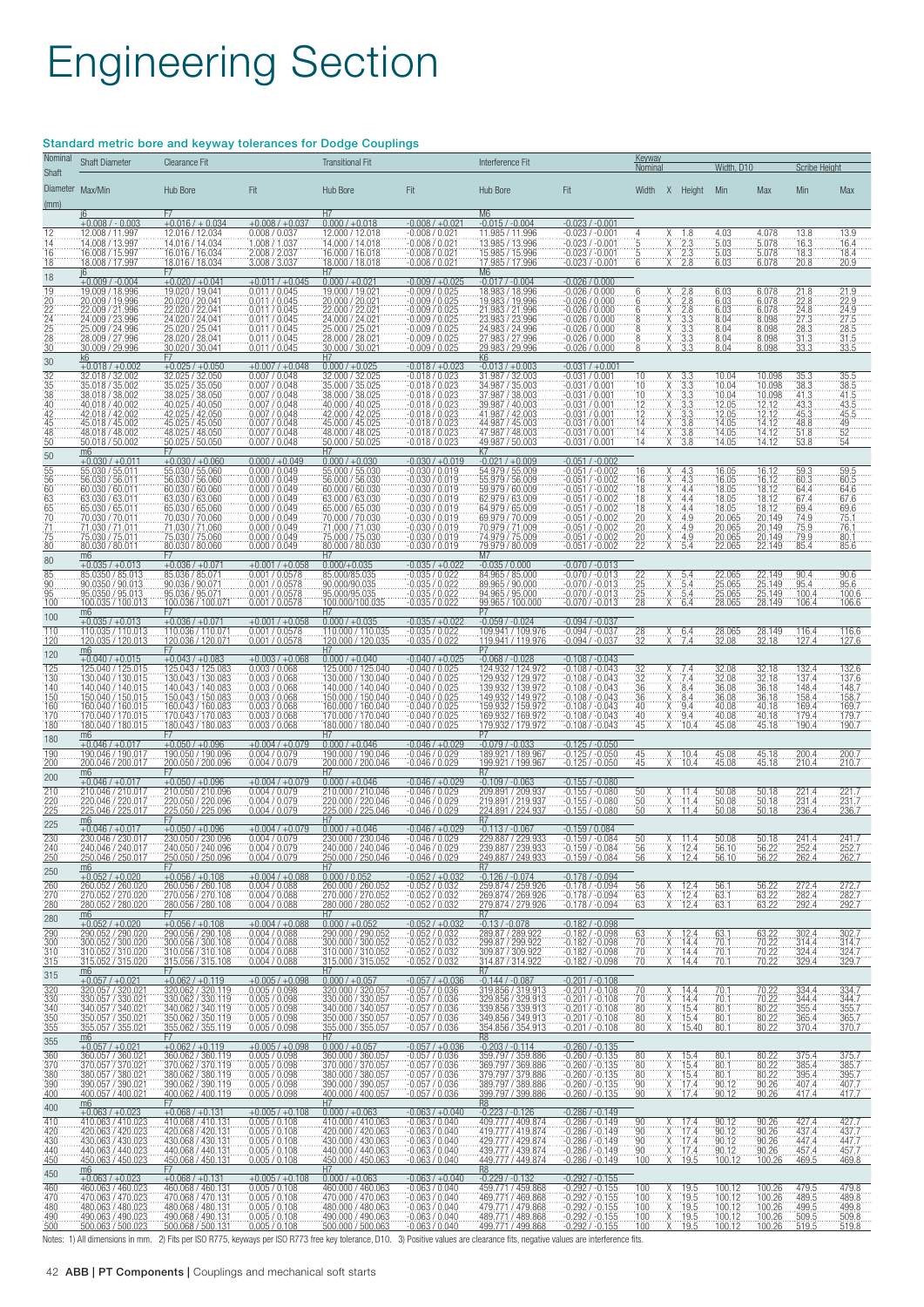## Engineering Section

### PARA-FLEX Couplings Bolt Torque Information

|      | <b>Standard</b>                 |   |                                             |                           |                           |  |  |
|------|---------------------------------|---|---------------------------------------------|---------------------------|---------------------------|--|--|
| Size | Clamp Ring Bolts <sup>(1)</sup> |   |                                             | <b>PS Shaft Hub Bolts</b> |                           |  |  |
|      | No.                             |   | 2-piece assembly (Nm) 3-piece assembly (Nm) | No.                       | Torque (Nm)               |  |  |
| PX40 |                                 |   |                                             |                           |                           |  |  |
| -X50 |                                 |   |                                             |                           |                           |  |  |
| 2X60 |                                 |   |                                             |                           |                           |  |  |
|      |                                 |   |                                             |                           |                           |  |  |
|      |                                 |   |                                             |                           | ************************* |  |  |
|      |                                 |   |                                             |                           |                           |  |  |
|      |                                 |   |                                             |                           |                           |  |  |
|      |                                 |   |                                             |                           |                           |  |  |
|      |                                 |   |                                             |                           |                           |  |  |
|      |                                 | . |                                             |                           |                           |  |  |
|      |                                 |   |                                             |                           |                           |  |  |
|      |                                 |   |                                             |                           |                           |  |  |
|      |                                 |   |                                             |                           |                           |  |  |
|      |                                 |   |                                             |                           |                           |  |  |
|      |                                 |   | 746                                         |                           |                           |  |  |

(1) All Para-Flex Clamp Bolts are SAE Grade 8

|             | <b>PARA-FLEX Torsional Stiffness</b> |                        | <b>D-FLEX Torsional Stiffness</b>                            |                    |             | D-FLEX Spacer Bolt Torques <sup>(1)</sup> |             |
|-------------|--------------------------------------|------------------------|--------------------------------------------------------------|--------------------|-------------|-------------------------------------------|-------------|
| Size        | $Nm/degree^{(1)}$                    |                        | <b>EPDM &amp; Neoprene</b>                                   |                    | <b>Size</b> | <b>Number</b>                             | Torque (Nm) |
| <b>PX40</b> |                                      | <b>Size</b>            | (Nm/radian)                                                  | Hytrel (Nm/radian) |             |                                           |             |
| <b>PX50</b> |                                      |                        |                                                              |                    |             |                                           |             |
| PX60        |                                      |                        |                                                              |                    |             |                                           |             |
|             |                                      |                        |                                                              |                    |             |                                           |             |
| PX8(        |                                      |                        | 490                                                          |                    |             |                                           |             |
| <b>PX90</b> |                                      | ********************** |                                                              |                    |             |                                           |             |
|             |                                      | 10                     |                                                              |                    |             |                                           |             |
| PX110       |                                      |                        |                                                              |                    |             |                                           |             |
|             | 454                                  |                        |                                                              |                    |             |                                           |             |
| PX140       | ************************<br><br>937  |                        |                                                              |                    |             |                                           | 203         |
|             | 1356                                 | .                      |                                                              |                    |             | (1) All D-Flex Bolts are SAE Grade 8      |             |
|             |                                      | .<br>.<br>16           | 20391                                                        |                    |             |                                           |             |
|             |                                      |                        | * Values shown are for an ambient temperature of 75°F (24°C) |                    |             |                                           |             |
|             | <b></b><br>1072                      |                        |                                                              |                    |             |                                           |             |

 (1) Values are nominal and may vary ±20%. To convert static values to approximate dynamic values, multiply

the static values by 1.2

PX320 17061

### Comparative Misalignment Table

| Coupling Type            |                       | <b>Misalignment</b>          |                             |                                           |  |  |  |  |  |  |
|--------------------------|-----------------------|------------------------------|-----------------------------|-------------------------------------------|--|--|--|--|--|--|
|                          |                       |                              | Parallel (mm)               | End Float (mm)                            |  |  |  |  |  |  |
| Para-Flex <sup>(1)</sup> |                       |                              | 3.175                       | 3.96                                      |  |  |  |  |  |  |
| Grid-Lign                |                       | $1/2^\circ$                  | 0.305                       | 9.53                                      |  |  |  |  |  |  |
|                          | $94 - 193$            | $.5^{\circ}$                 | $1.5 - 3.7$                 |                                           |  |  |  |  |  |  |
| Disc                     | $\frac{1}{2}$ 210-310 | 4 O                          | $3.8 - 5.7$                 | Varies by size, consult DODGE engineering |  |  |  |  |  |  |
| Gear                     | $1.0 - 5.0$           | $1.5^\circ$ per gear mesh    |                             |                                           |  |  |  |  |  |  |
|                          | $6.0 - 7.0$           | $0.75^{\circ}$ per gear mesh | Varies by size, see page 36 | Varies by size, consult DODGE engineering |  |  |  |  |  |  |

(1) PX40 is 4° Angular/ .06" (1.52mm) Parallel/ ±.094" (2.39mm) End Float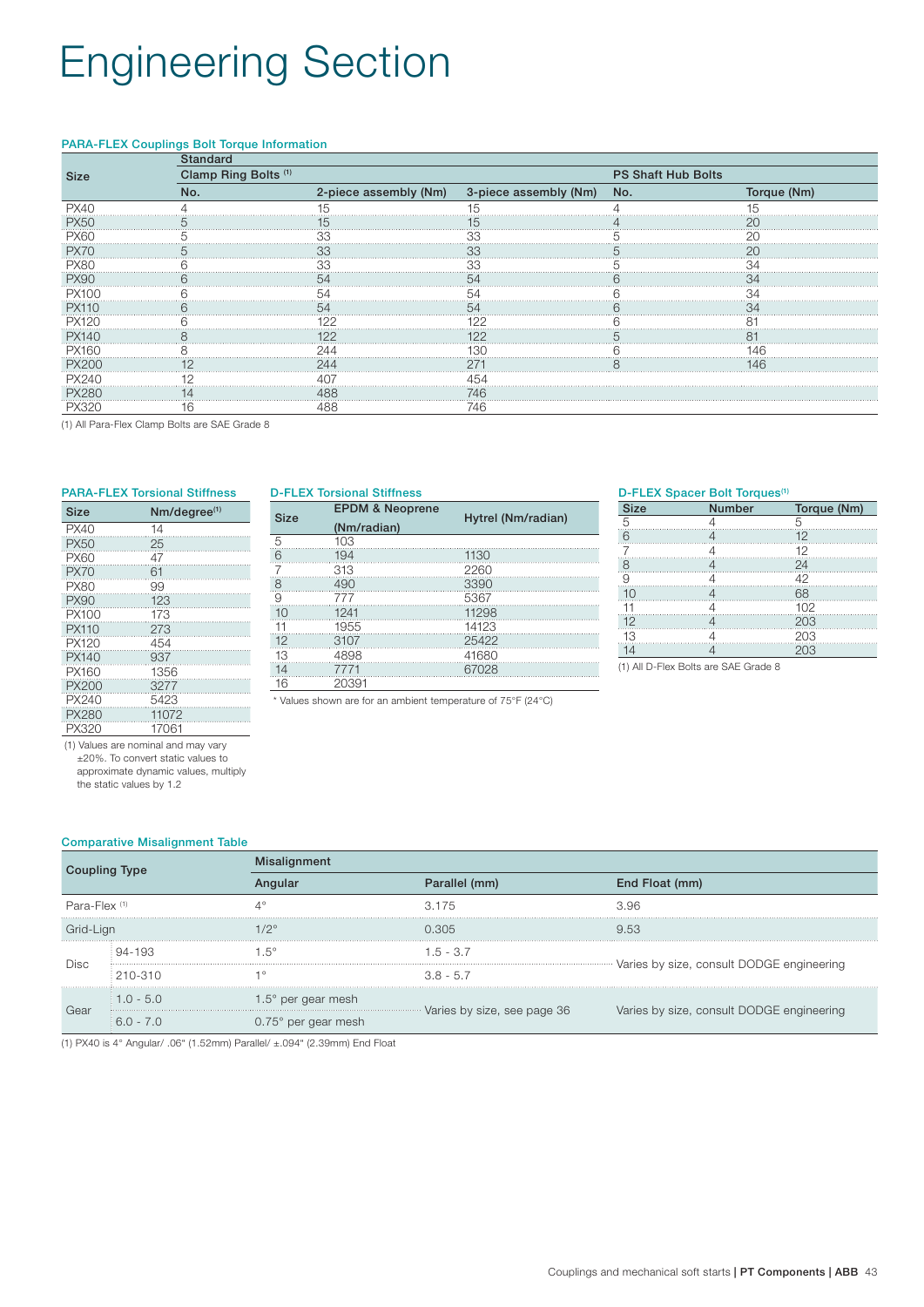# Engineering Section

#### D-Flex Misalignment Table

| Size    | <b>EPDM &amp; Neoprene</b> |                        |                               |               |                        |                    |  |  |  |
|---------|----------------------------|------------------------|-------------------------------|---------------|------------------------|--------------------|--|--|--|
|         | Parallel (mm)              | Angular <sup>(1)</sup> | End Float (mm) <sup>(2)</sup> | Parallel (mm) | Angular <sup>(1)</sup> | End Float (mm) (2) |  |  |  |
|         |                            |                        |                               |               |                        |                    |  |  |  |
|         |                            |                        |                               |               |                        |                    |  |  |  |
|         |                            |                        | .168                          |               |                        |                    |  |  |  |
| $\circ$ |                            |                        |                               |               |                        |                    |  |  |  |
|         |                            |                        |                               |               |                        |                    |  |  |  |
| 8<br>.  | 0.508                      |                        | 2.438                         |               |                        | .438               |  |  |  |
|         | 0.635                      |                        | 2.438                         |               |                        | .438               |  |  |  |
|         | 0.635                      |                        | 3.175                         | 0.508         |                        | 175                |  |  |  |
|         |                            |                        |                               |               |                        | /.                 |  |  |  |
|         | 0.813                      |                        | 3.175                         | 1.635         |                        | 175                |  |  |  |
|         |                            |                        |                               |               |                        | 75                 |  |  |  |
|         |                            |                        | 3.175                         |               |                        | 175                |  |  |  |
|         |                            |                        |                               |               |                        |                    |  |  |  |

(1) Values are for when 1/4 or more of the rated torque is transmitted, reduce values by 50% for lower torques

(2) Increase E dimension by this amount to accommodate end float

#### Temperature Range

| <b>Coupling Type</b> |             | °€                          |
|----------------------|-------------|-----------------------------|
| Para-Flex (1)        |             | $-43$ °C to 82 °C           |
|                      | <b>FPDM</b> | $-34$ °C to 135 °C          |
| $D$ -Flex            | Neoprene    | -18 °C to 93 °C             |
|                      | Hytrel      | $-54$ °C to 121 °C          |
| Grid-Lign            |             | $-30$ °C to 120 °C $^{(2)}$ |
| Gear                 |             | $-30$ °C to 120 °C $^{(2)}$ |
| Disc                 |             | $-59$ °C to 204 °C          |

(1) -40 °C to + 99 °C for Neoprene

(2) when using DODGE recommended lubrication, consult MN4001 or MN4026 for additional information

#### Elastomer Compatibility

Ratings•1- Minor Effect 2-Moderate Effect 3-Severe Effect nd-No Data

| Substance            | Nat. Rubber Neoprene EPDM |                |                | Hytrel         | Substance                | Nat.<br>Rubber | Neoprene      | <b>EPDM</b> | <b>Hytrel</b>  |
|----------------------|---------------------------|----------------|----------------|----------------|--------------------------|----------------|---------------|-------------|----------------|
| Acetic Acids         | $\mathfrak{D}$            |                |                |                | Hydrobromic Acid (40%) 1 |                | 2             |             | nd             |
| Acetic Anhydride     | $\overline{2}$            |                | 2              | nd             | Kerosene                 | 3              | $\mathcal{P}$ | 3           | nd             |
| Alcohols, Monohydric | $\mathcal{P}$             |                | $\mathfrak{D}$ | nd             | Lacquers                 | Я              |               | 3           | $\mathfrak{D}$ |
| Ammonia Anhydrous    |                           |                |                | nd             | Lead Sufamate            |                |               |             | nd             |
| <b>ASTM A Oils</b>   |                           |                |                |                | Mineral Oil              |                |               |             |                |
| <b>Animal Fats</b>   | 3                         |                | 2              | nd             | Naphtha                  | 3              |               | 3           |                |
| Benzene              | 3                         | 3              | 3              | 2              | Nickel Chloride          |                | 2             |             | nd             |
| Carbonic Acid        | 3                         |                | 2              | nd             | Nitric Acid (10%)        |                |               | 2           | $\overline{2}$ |
| Calcium Bisulfite    | $\mathcal{D}$             |                | 3              | nd             | Ozone                    | Я              | 2             |             | nd             |
| Chloracetone         | $\mathcal{P}$             | 2              |                | $\mathfrak{D}$ | Petroleum (<250°F)       | 3              | $\mathcal{P}$ | 3           | nd             |
| Chloroacetic Acid    | 2                         |                |                | nd             | Potassium Dichromate     | ク              |               |             | nd             |
| Copper Sulphate      |                           |                |                |                | Salt Water               |                |               |             |                |
| Corn Oil             |                           | 2              | 2              | nd             | Silicone Oils            |                |               |             |                |
| Diesel Oil           | 3                         | 2              | 3              |                | Sulfuric Acid (Conc.)    | 3              | 3             | 3           | 3              |
| Fuel Oil             | 3                         | 2              | 3              |                | Vinegar                  | 2              |               |             | nd             |
| Gasoline             | 2                         | $\overline{2}$ | 3              |                | <b>Zinc Sulfate</b>      | $\overline{2}$ |               |             | nd             |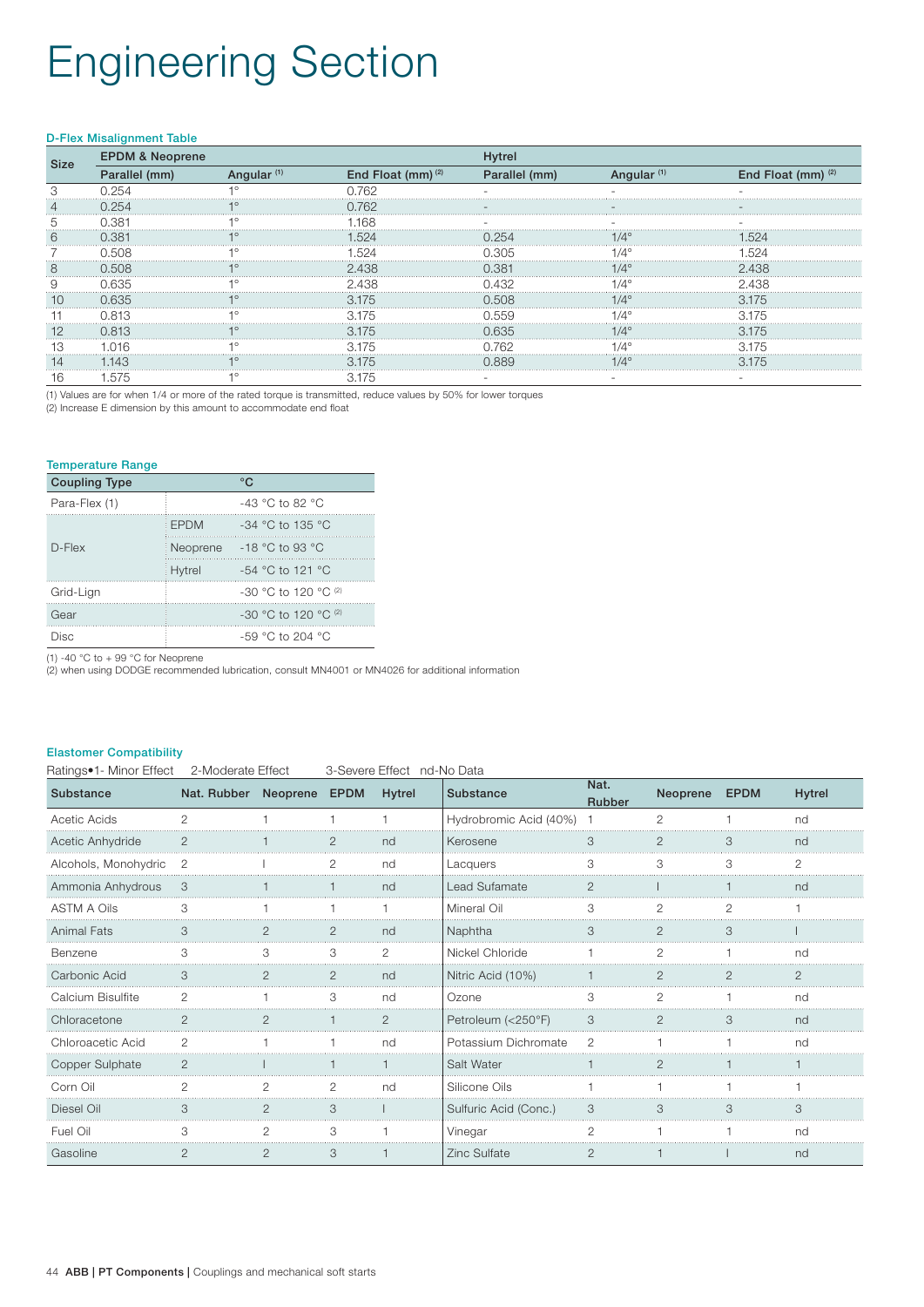| <b>IEC</b>  | Dodge® Coupling Quick Selection @ 1500 RPM, 1.0 SF<br><b>Shaft</b> |         |               |                        |               |                  |                   |                |       |                    |            |
|-------------|--------------------------------------------------------------------|---------|---------------|------------------------|---------------|------------------|-------------------|----------------|-------|--------------------|------------|
| Frame       | <b>Size</b>                                                        | kW      | <b>Torque</b> | <b>D-Flex S-Series</b> |               | Para-Flex        |                   |                |       | Grid-Lign DGF Gear | Dodge Disc |
| <b>Size</b> | (mm)                                                               |         | (NM)          | <b>EPDM</b>            | <b>Hytrel</b> | <b>PXMTL</b>     | <b>FBX</b>        | <b>BBS</b>     |       |                    | Coupling   |
| 71          | 14                                                                 | 0.25    | 1.59          | 5S                     |               | PXM40TL          | PX40FBX           |                | 1020T | <b>DGF 1.0</b>     | 94         |
| 71          | 14                                                                 | 0.37    | 2.36          | 5S                     |               | PXM40TL          | PX40FBX           |                | 1020T | <b>DGF 1.0</b>     | 94         |
| 80          | 19                                                                 | 0.55    | 3.50          | 5S                     |               | PXM40TL          | PX40FBX           |                | 1020T | <b>DGF 1.0</b>     | 94         |
| 80          | 19                                                                 | 0.75    | 4.78          | <b>5S</b>              |               | PXM40TL          | PX40FBX           |                | 1020T | <b>DGF 1.0</b>     | 94         |
| 90          | 24                                                                 | 1.1     | 7.00          | 5S                     |               | PXM40TL          | PX40FBX           |                | 1020T | <b>DGF 1.0</b>     | 94         |
| 90          | 24                                                                 | 1.5     | 9.55          | <b>5S</b>              |               | PXM40TL          | PX40FBX           |                | 1020T | <b>DGF 1.0</b>     | 94         |
| 100         | 28                                                                 | 2.2     | 14.01         | 5S                     |               | PXM50TL          | PX40FBX           |                | 1020T | DGF 1.0            | 94         |
| 100         | 28                                                                 | 3       | 19.10         | <b>5S</b>              |               | PXM50TL          | PX40FBX           |                | 1020T | <b>DGF 1.0</b>     | 94         |
| 112         | 28                                                                 | 4       | 25.47         | <b>5S</b>              |               | PXM50TL          | PX40FBX           |                | 1020T | <b>DGF 1.0</b>     | 94         |
| 132         | 38                                                                 | 5.5     | 35.02         | 6S                     |               | PXM60TL          | PX40FBX           |                | 1030T | DGF 1.0            | 94         |
| 132         | 38                                                                 | 7.5     | 47.75         | 6S                     |               | PXM60TL          | PX40FBX           |                | 1030T | <b>DGF 1.0</b>     | 94         |
| 160         | 42                                                                 | 11      | 70.03         | 7S                     | 7S            | PXM60TL          | PX50FBX           |                | 1040T | <b>DGF 1.0</b>     | 94         |
| 160         | 42                                                                 | 15      | 95.50         | 8S                     | 7S            | PXM60TL          | PX50FBX           |                | 1040T | DGF 1.0            | 94         |
| 180         | 48                                                                 | 18.5    | 118           | 8S                     | 7S            | PXM80TL          | PX60FBX           |                | 1050T | <b>DGF 1.5</b>     | 94         |
| 180         | 48<br>.                                                            | 22<br>. | 140           | <b>9S</b><br>.         | 7S<br>.       | PXM80TL          | PX60FBX           |                | 1050T | DGF 1.5            | 94         |
| .<br>200    | 55                                                                 | 30      | 191           | <b>9S</b>              | <b>8S</b>     | PXM90TL          | PX60FBX           |                | 1060T | <b>DGF 1.5</b>     | 94         |
| 225         | 60                                                                 | 37      | 236           | 10S                    | 8S            | PXM90TL          | PX70FBX           |                | 1070T | <b>DGF 2.0</b>     | 115        |
| 225         | 60                                                                 | 45      | 287           | 10S                    | <b>8S</b>     | PXM90TL          | PX80FBX           |                | 1070T | <b>DGF 2.0</b>     | 115        |
| 250         | 65                                                                 | 55      | 350           | 11S                    | <b>9S</b>     | PXM90TL          | PX80FBX           |                | 1070T | <b>DGF 2.0</b>     | 115        |
| 280<br>.    | 75                                                                 | 75      | 478           | <b>11S</b>             | 10S           | PXM120TL PX90FBX |                   |                | 1080T | DGF 2.5            | 115        |
| 280         | 75                                                                 | 90      | 573           | 12S                    | 10S           |                  | PXM120TL PX100FBX |                | 1080T | <b>DGF 2.5</b>     | 115        |
| 315         | 80                                                                 | 110     | 700           | <b>12S</b>             | <b>10S</b>    |                  | PXM140TL PX110FBX |                | 1080T | <b>DGF 2.5</b>     | 139        |
| 315         | 80                                                                 | 132     | 840           | 13S                    | 10S           |                  | PXM140TL PX110FBX |                | 1080T | <b>DGF 2.5</b>     | 139        |
| 315         | 80                                                                 | 160     | 1019          | <b>13S</b>             | 10S           |                  | PXM140TL PX120FBX |                | 1080T | <b>DGF 2.5</b>     | 139        |
| 315         | 80                                                                 | 200     | 1273          | 13S                    | 10S           |                  | PXM140TL PX120FBX |                | 1080T | <b>DGF 2.5</b>     | 165        |
| 355         | 100                                                                | 200     | 1273          | <b>13S</b>             | <b>12S</b>    |                  | PXM140TL PX120FBX |                | 1100T | <b>DGF 3.0</b>     | 165        |
| 355         | 100                                                                | 250     | 1592          | 14S                    | <b>12S</b>    | PXM140TL         |                   | PX140BBS 1100T |       | DGF 3.0            | 165        |
| 355         | 100                                                                | 315     | 2006          | 14S                    | <b>12S</b>    | PXM140TL-        |                   | PX140BBS 1100T |       | <b>DGF 3.0</b>     | 193        |
| 355         | 100                                                                | 355     | 2260          | 16S                    | 12S           | PXM140TL-        |                   | PX140BBS 1100T |       | <b>DGF 3.0</b>     | 193        |
| 355         | 100                                                                | 400     | 2547          | <b>16S</b>             | <b>12S</b>    | PXM140TL         |                   | PX140BBS 1100T |       | DGF 3.0            | 193        |
| 400         | 110                                                                | 450     | 2865          | 16S                    | 13S           | PXM160TL         |                   | PX140BBS 1100T |       | DGF 3.5            | 193        |
| 400         | 110                                                                | 500     | 3183          | <b>16S</b>             | <b>13S</b>    | PXM160TL         |                   | PX160BBS 1100T |       | <b>DGF 3.5</b>     | 193        |
| 400         | 110                                                                | 560     | 3565          | 16S                    | 13S           | PXM160TL         |                   | PX160BBS 1100T |       | DGF 3.5            | 210        |
| <br>400     | 110                                                                | 630     | 4011          | 16S                    | <b>13S</b>    | PXM160TL -       |                   | PX160BBS 1100T |       | <b>DGF 3.5</b>     | 210        |

### Dodge® Coupling Quick Selection @ 1500 RPM, 1.0 SF

Notes:

1) All selections assume that the driven hub will be equal to or less than the motor shaft diameter.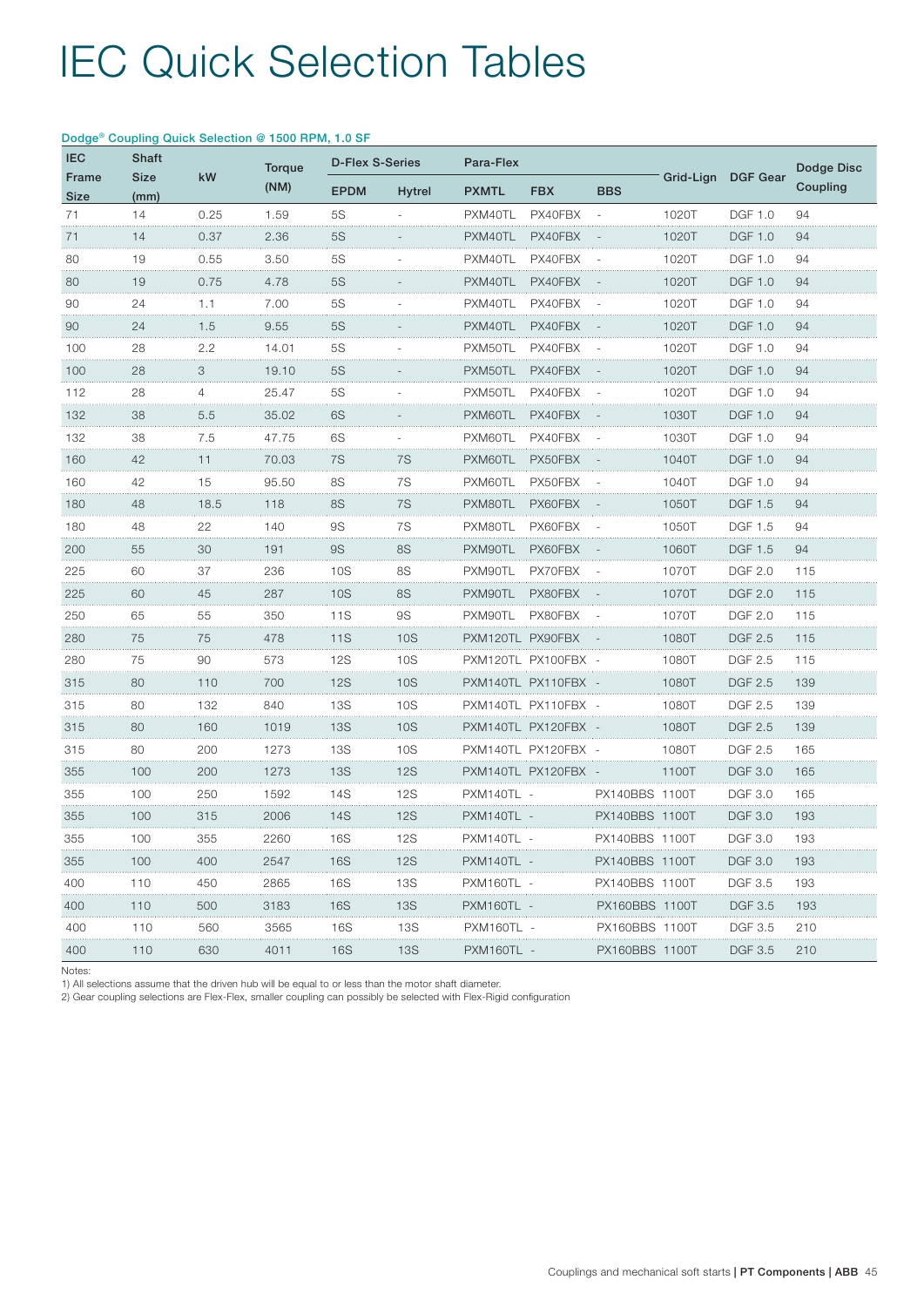|               |                     |      | Dodge® Coupling Quick Selection @ 3000 RPM, 1.0 SF |                        |               |              |            |            |       |                     |            |
|---------------|---------------------|------|----------------------------------------------------|------------------------|---------------|--------------|------------|------------|-------|---------------------|------------|
| <b>IEC</b>    | <b>Shaft</b>        |      | Torque                                             | <b>D-Flex S-Series</b> |               | Para-Flex    |            |            |       |                     | Dodge Disc |
| Frame<br>Size | <b>Size</b><br>(mm) | kW   | (NM)                                               | <b>EPDM</b>            | <b>Hytrel</b> | <b>PXMTL</b> | <b>FBX</b> | <b>BBS</b> |       | Grid-Lign DGF Gear  | Coupling   |
| 71            | 14                  | 0.25 | 0.80                                               | <b>5S</b>              |               | PXM40TL      | PX40FBX    |            | 1020T | <b>DGF 1.0</b>      | 94         |
| 71            | 14                  | 0.37 | 1.18                                               | <b>5S</b>              |               | PXM40TL      | PX40FBX    |            | 1020T | <b>DGF 1.0</b>      | 94         |
| 80            | 19                  | 0.55 | 1.75                                               | 5S                     |               | PXM40TL      | PX40FBX    |            | 1020T | <b>DGF 1.0</b>      | 94         |
| 80            | 19                  | 0.75 | 2.39                                               | <b>5S</b><br>.         |               | PXM40TL      | PX40FBX    |            | 1020T | DGF 1.0             | 94         |
| .<br>90       | 24                  | 1.1  | 3.50                                               | <b>5S</b>              |               | PXM40TL      | PX40FBX    |            | 1020T | <b>DGF 1.0</b>      | 94         |
| 90            | 24                  | 1.5  | 4.78                                               | 5S                     |               | PXM40TL      | PX40FBX    |            | 1020T | <b>DGF 1.0</b>      | 94         |
| 100           | 28                  | 2.2  | 7.00                                               | <b>5S</b>              |               | PXM50TL      | PX40FBX    |            | 1020T | <b>DGF 1.0</b>      | 94         |
| 100           | 28                  | 3    | 9.55                                               | <b>5S</b>              |               | PXM50TL      | PX40FBX    |            | 1020T | <b>DGF 1.0</b>      | 94         |
| 112           | 28                  | 4    | 12.73                                              | <b>5S</b>              |               | PXM50TL      | PX40FBX    |            | 1020T | <b>DGF 1.0</b>      | 94         |
| .<br>132      | 38                  | 5.5  | 17.51                                              | 6S                     |               | PXM60TL      | PX40FBX    |            | 1030T | <b>DGF 1.0</b>      | 94         |
| 132           | 38                  | 7.5  | 23.88                                              | 6S                     |               | PXM60TL      | PX40FBX    |            | 1030T | <b>DGF 1.0</b>      | 94         |
| 160           | 42                  | 11   | 35.02                                              | 7S                     |               | PXM60TL      | PX50FBX    |            | 1040T | <b>DGF 1.0</b>      | 94         |
| 160           | 42                  | 15   | 47.75                                              | 7S                     |               | PXM60TL      | PX50FBX    |            | 1040T | <b>DGF 1.0</b>      | 94         |
| 180           | 48                  | 18.5 | 58.89                                              | 7S                     | 7S            | PXM80TL      | PX50FBX    |            | 1050T | <b>DGF 1.5</b>      | 94         |
| 180           | 48                  | 22   | 70.03                                              | 7S                     | 7S            | PXM80TL      | PX50FBX    |            | 1050T | <b>DGF 1.5</b>      | 94         |
| 200           | 55                  | 30   | 95.50                                              | <b>8S</b>              | 7S            |              | PX60FBX    |            | 1060T | <b>DGF 1.5</b>      | 94         |
| 225           | 55                  | 37   | 118                                                | 8S                     | 7S            |              | PX60FBX    |            | 1060T | DGF 1.5             | 94         |
| .<br>225      | 55                  | 45   | 143                                                | <b>9S</b>              | <b>8S</b>     |              | PX60FBX    |            | 1060T | <b>DGF 1.5</b>      | 94         |
| 250           | 60                  | 55   | 175                                                | <b>9S</b>              | 8S            |              | PX70FBX    |            | 1070T | <b>DGF 2.0</b>      | 94         |
| .<br>280      | 65                  | 75   | 239                                                | <b>10S</b>             | <b>9S</b>     |              | PX70FBX    |            | 1070T | <b>DGF 2.0</b>      | 94         |
| 280           | 65                  | 90   | 287                                                | 10S                    | <b>9S</b>     |              | PX80FBX    |            | 1070T | <b>DGF 2.0</b>      | 115        |
| 315           | 65                  | 110  | 350                                                | <b>11S</b>             | <b>9S</b>     |              | PX80FBX    |            | 1070T | <b>DGF 2.0</b>      | 115        |
| 315           | 65                  | 132  | 420                                                | 11S                    | <b>9S</b>     |              |            |            | 1070T | <b>DGF 2.0</b>      | 115        |
| 315           | 65                  | 160  | 509                                                | <b>11S</b>             | <b>9S</b>     |              |            |            | 1070T | <b>DGF 2.0</b>      | 115        |
| 315           | 65                  | 200  | 637                                                |                        | <b>9S</b>     |              |            |            | 1070T | <b>DGF 2.0</b>      | 115        |
| 355           | 65                  | 200  | 637                                                |                        | <b>9S</b>     |              |            |            | 1070T | <b>DGF 2.0</b>      | 115        |
| 355           | 70                  | 250  | 796                                                |                        | 10S           |              |            |            | 1080T | <b>DGF 2.0</b>      | 115        |
| 355           | 70                  | 315  | 1003                                               |                        | 10S           |              |            |            | 1080T | <b>DGF 2.0</b>      | 115        |
| 355           | 70                  | 355  | 1130                                               |                        | 10S           |              |            |            | 1080T | <b>DGF 2.0</b>      | 139        |
| 355           | 70                  | 400  | 1273                                               |                        | 10S           |              |            |            | 1080T | <b>DGF 2.0</b>      | 139        |
| 400           | 80                  | 450  | 1433<br>.                                          |                        | 11S           |              |            |            | 1080T | <b>DGF 2.5</b><br>. | 139        |
| .<br>400      | 80                  | 500  | 1592                                               |                        | 11S           |              |            |            | 1080T | <b>DGF 2.5</b>      | 139        |
| 400           | 80                  | 560  | 1783                                               |                        | 11S           |              |            |            | 1080T | <b>DGF 2.5</b>      | 139        |
| 400           | 80                  | 630  | .<br>2006                                          |                        | .<br>11S      |              |            |            | 1080T | <b>DGF 2.5</b>      | 139        |

Notes:

1) All selections assume that the driven hub will be equal to or less than the motor shaft diameter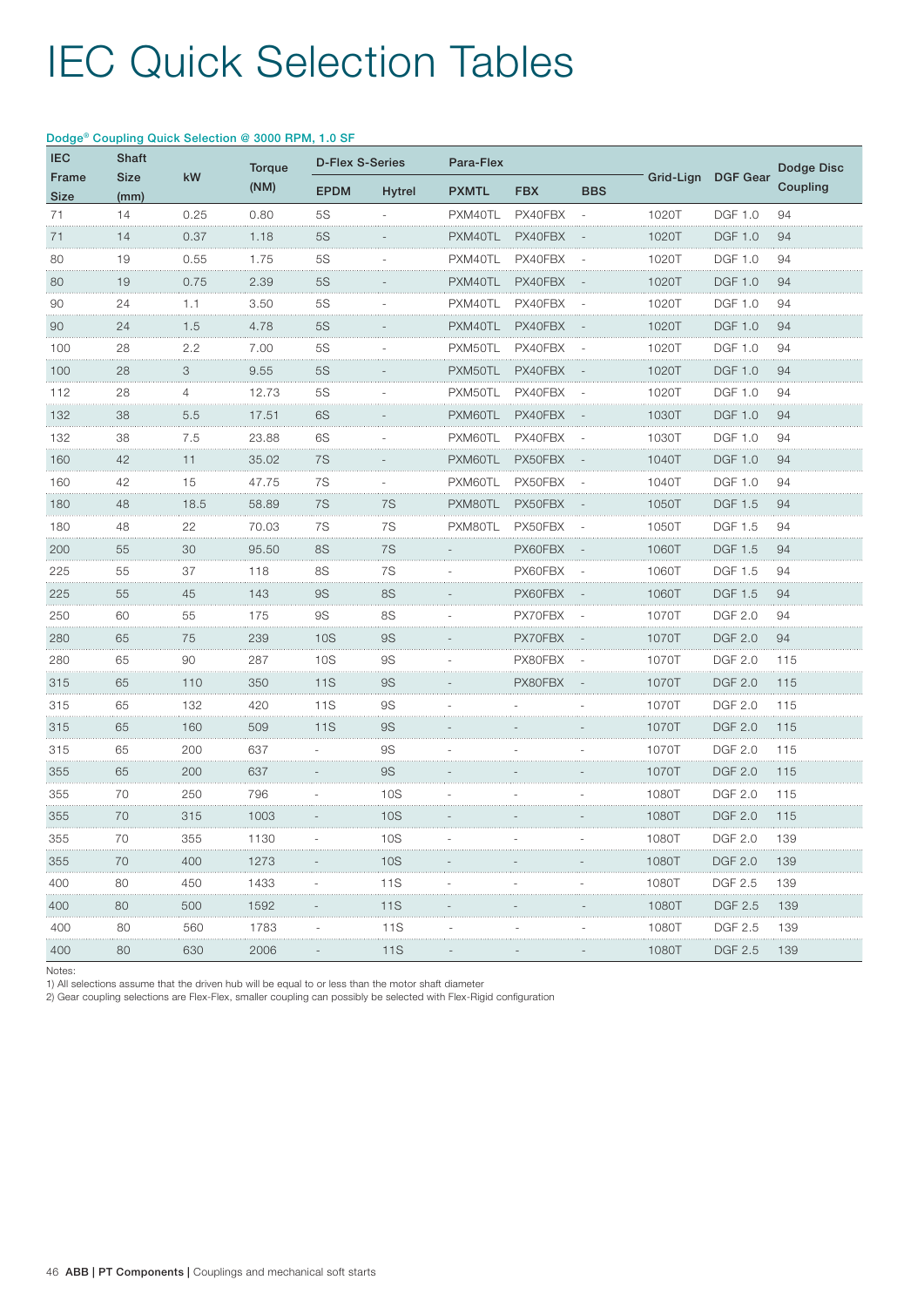| <b>IEC</b>    | Dodge® Coupling Quick Selection @ 1500 RPM, 1.5 SF<br>Shaft |      |                       | <b>D-Flex S-Series</b> |               | Para-Flex    |                   |                |           |                 | Dodge Disc |
|---------------|-------------------------------------------------------------|------|-----------------------|------------------------|---------------|--------------|-------------------|----------------|-----------|-----------------|------------|
| Frame<br>Size | <b>Size</b><br>(mm)                                         | kW   | <b>Torque</b><br>(NM) | <b>EPDM</b>            | <b>Hytrel</b> | <b>PXMTL</b> | <b>FBX</b>        | <b>BBS</b>     | Grid-Lign | <b>DGF Gear</b> | Coupling   |
| 71            | 14                                                          | 0.25 | 2.39                  | 5S                     |               | PXM40TL      | PX40FBX           |                | 1020T     | <b>DGF 1.0</b>  | 94         |
| 71            | 14                                                          | 0.37 | 3.53                  | <b>5S</b>              |               | PXM40TL      | PX40FBX           |                | 1020T     | <b>DGF 1.0</b>  | 94         |
| 80            | 19                                                          | 0.55 | 5.25                  | <b>5S</b>              |               | PXM40TL      | PX40FBX           |                | 1020T     | <b>DGF 1.0</b>  | 94         |
| 80            | 19                                                          | 0.75 | 7.16                  | <b>5S</b>              |               | PXM40TL      | PX40FBX           |                | 1020T     | <b>DGF 1.0</b>  | 94         |
| 90            | 24                                                          | 1.1  | 10.51                 | 5S                     |               | PXM40TL      | PX40FBX           |                | 1020T     | <b>DGF 1.0</b>  | 94         |
| <br>90        | .<br>24                                                     | 1.5  | 14.33                 | .<br><b>5S</b>         |               | PXM40TL      | PX40FBX           |                | 1020T     | <b>DGF 1.0</b>  | 94         |
| 100           | 28                                                          | 2.2  | 21.01                 | 5S                     |               | PXM50TL      | PX40FBX           |                | 1020T     | <b>DGF 1.0</b>  | 94         |
| 100           | 28                                                          | 3    | 28.65                 | 6S                     |               | PXM50TL      | PX40FBX           |                | 1020T     | <b>DGF 1.0</b>  | 94         |
| 112           | 28                                                          | 4    | 38.20                 | 6S                     |               | PXM50TL      | PX40FBX           |                | 1020T     | <b>DGF 1.0</b>  | 94         |
| 132<br>.      | 38                                                          | 5.5  | 52.53                 | 7S<br>.                |               | PXM60TL      | PX50FBX           |                | 1030T     | <b>DGF 1.0</b>  | 94         |
| 132           | 38                                                          | 7.5  | 71.63                 | 7S                     |               | PXM60TL      | PX50FBX           |                | 1030T     | <b>DGF 1.0</b>  | 94         |
| 160           | 42                                                          | 11   | 105                   | 8S                     | 7S            | PXM60TL      | PX60FBX           |                | 1040T     | <b>DGF 1.0</b>  | 94         |
| 160           | 42                                                          | 15   | 143                   | <b>9S</b>              | 7S            | PXM60TL      | PX60FBX           |                | 1040T     | <b>DGF 1.0</b>  | 94         |
| 180           | 48                                                          | 18.5 | 177                   | <b>9S</b>              | 7S            | PXM80TL      | PX60FBX           |                | 1050T     | <b>DGF 1.5</b>  | 94         |
| 180           | 48                                                          | 22   | 210                   | 10S                    | 7S            | PXM80TL      | PX70FBX           |                | 1050T     | <b>DGF 1.5</b>  | 94         |
| 200           | 55                                                          | 30   | 287                   | 10S                    | <b>8S</b>     | PXM90TL      | PX80FBX           |                | 1060T     | <b>DGF 1.5</b>  | 115        |
| 225           | 60                                                          | 37   | 353                   | 11S                    | 8S            | PXM90TL      | PX80FBX           |                | 1070T     | <b>DGF 2.0</b>  | 115        |
| 225           | 60                                                          | 45   | 430                   | <b>11S</b>             | <b>8S</b>     | PXM90TL      | PX90FBX           |                | 1070T     | <b>DGF 2.0</b>  | 115        |
| 250           | 65                                                          | 55   | 525                   | <b>12S</b>             | <b>9S</b>     |              | PXM100TL PX100FBX |                | 1070T     | <b>DGF 2.0</b>  | 115        |
| 280           | 75                                                          | 75   | 716                   | <b>12S</b>             | 10S           |              | PXM120TL PX110FBX |                | 1080T     | <b>DGF 2.5</b>  | 139        |
| 280           | 75                                                          | 90   | 860                   | 13S                    | 10S           |              | PXM120TL PX110FBX |                | 1080T     | DGF 2.5         | 139        |
| 315           | 80                                                          | 110  | 1051                  | <b>13S</b>             | <b>10S</b>    |              | PXM140TL PX120FBX |                | 1080T     | <b>DGF 2.5</b>  | 139        |
| 315<br>.      | 80                                                          | 132  | 1261                  | 13S                    | 10S           |              | PXM140TL PX120FBX |                | 1080T     | <b>DGF 2.5</b>  | 165        |
| 315           | 80                                                          | 160  | 1528                  | <b>14S</b>             | <b>11S</b>    | PXM140TL -   |                   | PX140BBS 1080T |           | <b>DGF 2.5</b>  | 165        |
| 315           | 80                                                          | 200  | 1910                  | 14S                    | 11S           | PXM140TL -   |                   | PX140BBS 1080T |           | <b>DGF 2.5</b>  | 165        |
| 355           | 100                                                         | 200  | 1910                  | 14S                    | <b>12S</b>    | PXM140TL     |                   | PX140BBS 1100T |           | <b>DGF 3.0</b>  | 165        |
| 355           | 100                                                         | 250  | 2388                  | 16S                    | <b>12S</b>    | PXM140TI     |                   | PX140BBS 1100T |           | <b>DGF 3.0</b>  | 193        |
| 355           | 100                                                         | 315  | 3008                  | 16S                    | 12S           | PXM140TL     |                   | PX140BBS 1100T |           | DGF 3.0         | 193        |
| 355           | 100                                                         | 355  | 3390                  | <b>16S</b>             | <b>12S</b>    | PXM160TL-    |                   | PX160BBS 1100T |           | DGF 3.0         | 210        |
| 355           | 100                                                         | 400  | 3820                  | <b>16S</b>             | <b>13S</b>    | PXM160TL     |                   | PX160BBS 1100T |           | <b>DGF 3.0</b>  | 210        |
| 400           | 110                                                         | 450  | 4298                  | 16S                    | 13S           | PXM200TL     |                   |                | 1100T     | DGF 3.5         | 210        |
| 400           | 110                                                         | 500  | 4775                  | <b>16S</b>             | <b>13S</b>    | PXM200TL     |                   |                | 1100T     | <b>DGF 3.5</b>  | 236        |
| 400           | 110                                                         | 560  | 5348<br>.             |                        | 14S           | PXM200TL     |                   |                | 1100T     | DGF 3.5         | 236        |
| 400           | 110                                                         | 630  | 6017                  |                        | 14S           | PXM200TL -   |                   |                | 1100T     | <b>DGF 3.5</b>  | 236        |

### Dodge® Coupling Quick Selection @ 1500 RPM, 1.5 SF

Notes:

1) All selections assume that the driven hub will be equal to or less than the motor shaft for the driver bore.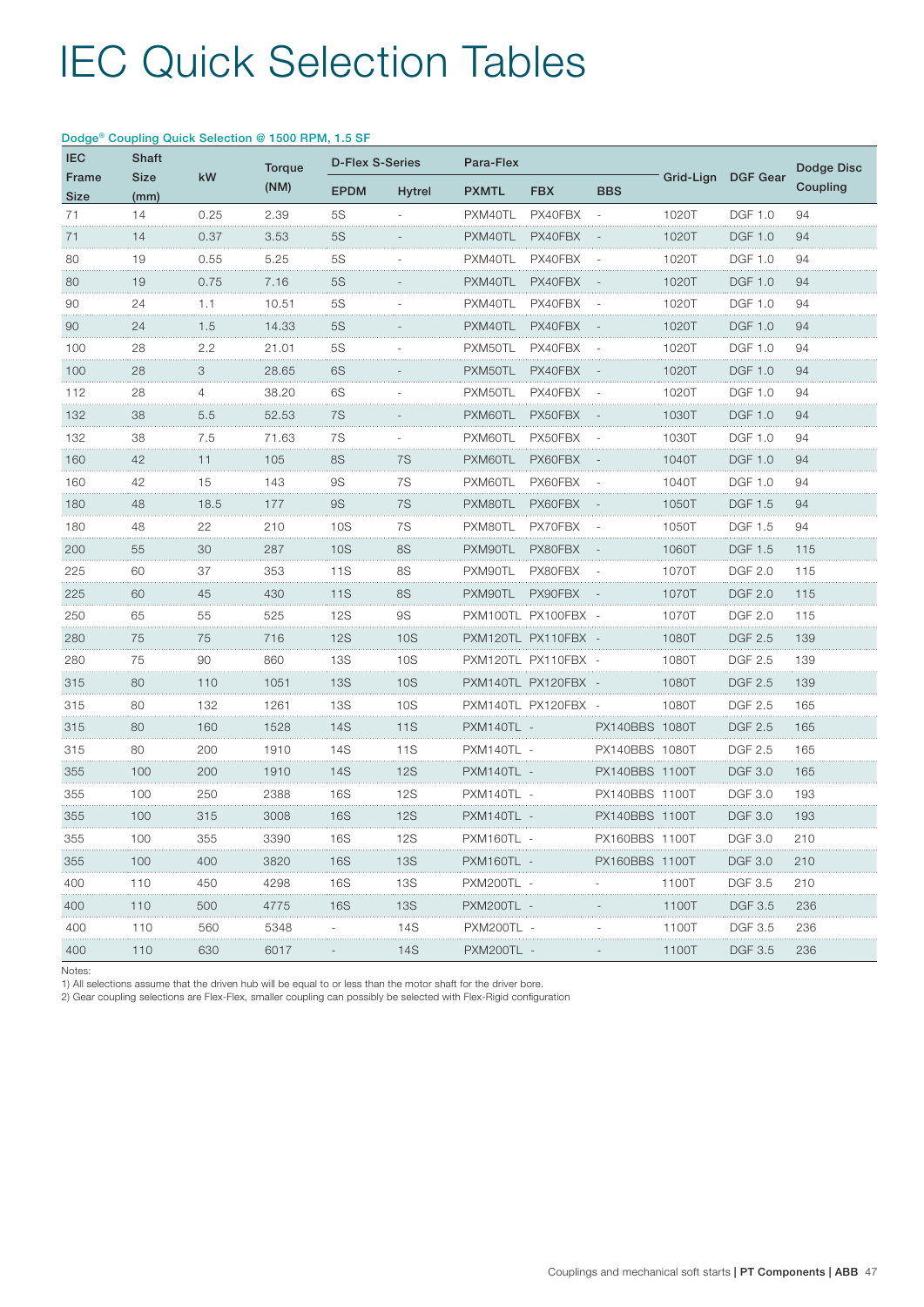| <b>IEC</b>    | <b>Shaft</b><br><b>Size</b><br>(mm) |                | Dodge® Coupling Quick Selection @ 3000 RPM, 1.5 SF |                        |                |              |              |            |       | Grid-Lign DGF Gear | Dodge Disc |
|---------------|-------------------------------------|----------------|----------------------------------------------------|------------------------|----------------|--------------|--------------|------------|-------|--------------------|------------|
| Frame<br>Size |                                     | kW             | <b>Torque</b>                                      | <b>D-Flex S-Series</b> |                | Para-Flex    |              |            |       |                    |            |
|               |                                     |                | (NM)                                               | <b>EPDM</b>            | <b>Hytrel</b>  | <b>PXMTL</b> | <b>FBX</b>   | <b>BBS</b> |       |                    | Coupling   |
| 71            | 14                                  | 0.25           | 1.19                                               | 5S                     |                | PXM40TL      | FBX40        |            | 1020T | <b>DGF 1.0</b>     | 94         |
| 71            | 14                                  | 0.37           | 1.77                                               | 5S                     |                | PXM40TL      | FBX40        |            | 1020T | <b>DGF 1.0</b>     | 94         |
| 80            | 19                                  | 0.55           | 2.63                                               | 5S                     |                | PXM40TL      | FBX40        |            | 1020T | <b>DGF 1.0</b>     | 94         |
| 80            | 19                                  | 0.75           | 3.58                                               | <b>5S</b>              |                | PXM40TL      | FBX40        |            | 1020T | <b>DGF 1.0</b>     | 94         |
| 90            | 24                                  | 1.1            | 5.25                                               | 5S                     |                | PXM40TL      | FBX40        |            | 1020T | <b>DGF 1.0</b>     | 94         |
| 90            | 24                                  | 1.5            | 7.16                                               | <b>5S</b>              |                | PXM40TL      | FBX40        |            | 1020T | <b>DGF 1.0</b>     | 94         |
| 100<br>.      | 28                                  | 2.2            | 10.51                                              | <b>5S</b>              |                | PXM50TL      | FBX40        |            | 1020T | <b>DGF 1.0</b>     | 94         |
| 100           | 28                                  | 3              | 14.33                                              | <b>5S</b>              |                | PXM50TL      | FBX40        |            | 1020T | <b>DGF 1.0</b>     | 94         |
| 112<br>.      | 28                                  | $\overline{4}$ | 19.10                                              | 5S                     |                | PXM50TL      | FBX40        |            | 1020T | <b>DGF 1.0</b>     | 94         |
| 132           | 38                                  | 5.5            | 26.26                                              | 6S                     |                | PXM60TL      | FBX40        |            | 1030T | <b>DGF 1.0</b>     | 94         |
| 132           | 38                                  | 7.5            | 35.81                                              | 6S                     |                | PXM60TL      | FBX40        |            | 1030T | <b>DGF 1.0</b>     | 94         |
| 160           | 42                                  | 11             | 52.53                                              | 7S                     | 7S             | PXM60TL      | FBX50        |            | 1040T | DGF 1.0            | 94         |
| 160           | 42                                  | 15             | 71.63                                              | 7S                     | 7S             | PXM60TL      | FBX50        |            | 1040T | <b>DGF 1.0</b>     | 94         |
| 180           | 48                                  | 18.5           | 88.34                                              | <b>8S</b>              | 7S<br>$\cdots$ | PXM80TL      | FBX50        |            | 1050T | <b>DGF 1.5</b>     | 94         |
| 180           | 48                                  | 22             | 105                                                | <b>8S</b>              | 7S             | PXM80TL      | FBX60        |            | 1050T | DGF 1.5            | 94         |
| 200           | 55                                  | 30             | 143                                                | <b>9S</b>              | <b>8S</b>      |              | <b>FBX60</b> |            | 1060T | <b>DGF 1.5</b>     | 94         |
| 225           | 55                                  | 37             | 177                                                | <b>9S</b>              | <b>8S</b>      |              | FBX70        |            | 1070T | <b>DGF 2.0</b>     | 94         |
| <br>225       | 55                                  | 45             | 215                                                | 10S                    | <b>8S</b>      |              | FBX70        |            | 1070T | <b>DGF 2.0</b>     | 94         |
| 250<br>.      | 60                                  | 55             | 263                                                | 10S                    | 8S             |              | FBX80        |            | 1070T | <b>DGF 2.0</b>     | 115        |
| 280           | 65                                  | 75             | 358                                                | <b>11S</b>             | <b>9S</b>      |              | FBX80        |            | 1070T | <b>DGF 2.0</b>     | 115        |
| 280           | 65                                  | 90             | 430                                                | 11S                    | <b>9S</b>      |              |              |            | 1070T | <b>DGF 2.0</b>     | 115        |
| 315           | 65                                  | 110            | 525                                                |                        | <b>9S</b>      |              |              |            | 1070T | <b>DGF 2.0</b>     | 115        |
| 315           | 65                                  | 132            | 630                                                |                        | <b>9S</b>      |              |              |            | 1070T | <b>DGF 2.0</b>     | 115        |
| 315           | 65                                  | 160            | 764                                                |                        | <b>9S</b>      |              |              |            | 1070T | <b>DGF 2.0</b>     | 115        |
| 315           | 65                                  | 200            | 955                                                |                        | 10S            |              |              |            | 1070T | <b>DGF 2.0</b>     | 115        |
| 355           | 65                                  | 200            | 955                                                |                        | <b>10S</b>     |              |              |            | 1070T | <b>DGF 2.0</b>     | 115        |
| 355           | 70                                  | 250            | 1194                                               |                        | 10S            |              |              |            | 1080T | <b>DGF 2.0</b>     | 139        |
| 355           | 70                                  | 315            | 1504                                               |                        | <b>11S</b>     |              |              |            | 1080T | <b>DGF 2.0</b>     | 139        |
| 355           | 70                                  | 355            | 1695                                               |                        | 11S            |              |              |            | 1080T | <b>DGF 2.0</b>     | 139        |
| 355           | 70                                  | 400            | 1910                                               |                        | 11S            |              |              |            | 1080T | <b>DGF 2.0</b>     | 139        |
| 400           | 80                                  | 450            | 2149                                               |                        |                |              |              |            | 1090T | <b>DGF 2.0</b>     | 139        |
| 400           | 80                                  | 500            | 2388                                               |                        |                |              |              |            | 1090T | <b>DGF 2.0</b>     | 165        |
| 400           | 80                                  | 560            | 2674                                               |                        |                |              |              |            | 1090T | <b>DGF 2.0</b>     | 165        |
| 400           | 80                                  | 630            | 3008                                               |                        |                |              |              |            | 1090T | <b>DGF 2.0</b>     | 165        |

#### Dodge® Coupling Quick Selection @ 3000 RPM, 1.5 SF

Notes:

1) All selections assume that the driven hub will be equal to or less than the motor shaft for the driver bore.